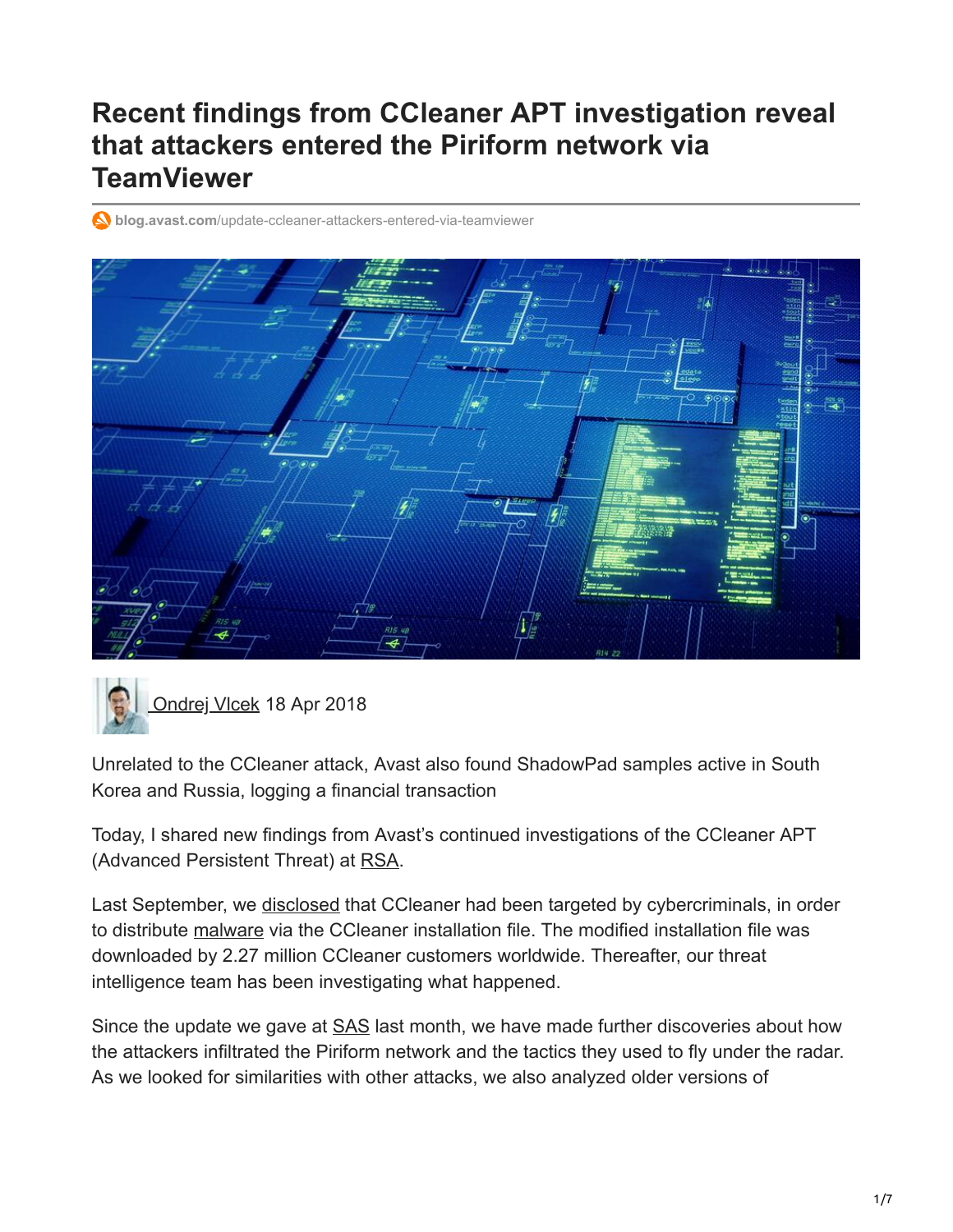ShadowPad, the cyber attack platform we had found on four Piriform computers. Our investigation revealed that ShadowPad had been previously used in South Korea, and in Russia, where attackers intruded a computer, observing a money transfer.

## **CCleaner attack: How the threat actors got into the Piriform network**

To initiate the CCleaner attack, the threat actors first accessed Piriform's network on March 11, 2017, four months before Avast acquired the company, using TeamViewer on a developer workstation to infiltrate. They successfully gained access with a single sign-in, which means they knew the login credentials. While we don't know how the attackers got their hands on the credentials, we can only speculate that the threat actors used credentials the Piriform workstation user utilized for another service, which may have been leaked, to access the TeamViewer account.

According to the log files, TeamViewer was accessed at 5 AM local time, when the PC was unattended, but running. The attackers tried to install two malicious dlls, however, the attempts were unsuccessful due to lack of admin rights to the system. On the third try, the attackers succeeded to drop the payload, using VBScript, the scripting language developed by Microsoft.

| 2017-03-11 05:02:39<br>2017-03-11 05:03:48<br>2017-03-11 05:04:03<br>2017-03-11 05:04:50<br>2017-03-11 05:07:31<br>2017-03-11 05:07:38 | Jump List:MRUTime<br>Registry | Event Log:TeamViewer UDP: punch received a=*.*.*.*:64002: (*)<br>Event Log:TeamViewer FileWriter: Could not create file C:\Users\x64.dll, Errorcode=5<br>Event Log:TeamViewer FileWriter: Could not create file C:\Users\x64.dll, Errorcode=5<br>Event Log:TeamViewer FileWriter: Could not create file C:\Users\x64.vbs, Errorcode=5<br>C:\Users\********\x64.vbs<br>(1AC14E77-02E7-4E5D-B744-2EB1AE5198B7)\wscript.exe |
|----------------------------------------------------------------------------------------------------------------------------------------|-------------------------------|--------------------------------------------------------------------------------------------------------------------------------------------------------------------------------------------------------------------------------------------------------------------------------------------------------------------------------------------------------------------------------------------------------------------------|
| 2017-03-12 04:12:36                                                                                                                    |                               | Event Log:TeamViewer "AddParticipant: [705042190,-1697811015] type=6 name=WIN-FC74JD6H4RJ"<br>"AddParticipant: [252978432,-1122679512] type=3 name=**********                                                                                                                                                                                                                                                            |
| 2017-03-12 04:12:40<br>2017-03-12 04:13:44                                                                                             |                               | Event Log:TeamViewer "UDP: punch received a=*.*.*.*::63752: (*)"<br>Event Log:TeamViewer "ParticipantRemoved: Our own participant was removed,<br>we must terminate our session"                                                                                                                                                                                                                                         |

### *How attackers tried to get into the 1st computer*

The next day, March 12, 2017, the attackers moved laterally onto a second computer, again targeting an unattended computer outside of work hours (4 AM local time). The attackers opened a backdoor through Microsoft's Remote Desktop Service, delivering a binary and [payload to the computer's registry. The payload delivered was an older version of the second](https://blog.avast.com/progress-on-ccleaner-investigation) stage malware, which was delivered to 40 CCleaner users.

```
2017-03-12 04:19:08
                            File System:Create
                                                        C:\windows\prefetch\consent.exe-2D674CE4.pf
2017-03-12 04:19:09
                           Registry:Modified:UserAssist
                                                                  C:\ProgramData\CBCB.exe
2017-03-12 04:33:18 Registry:Modified SOFTWARE\ODBC\ODBC.INI
2017-03-12 04:34:38 Event Log:TS-RCM:1143
                                               The "Limit the size of the entire roaming profile cache"
                  Group Policy setting has been disabled
2017-03-12 04:34:43 Registry:Modified SYSTEM\ControlSet001\services\SessionEnv
2017-03-12 04:34:43 Event Log:System:7040 Remote Desktop Configuration Service changed from demand start to auto
start
2017-03-12 08:05:48 Registry:Modified SOFTWARE\Microsoft\Windows NT\CurrentVersion\WhemPerf modified
```
### *Lateral movement to second computer on March 12*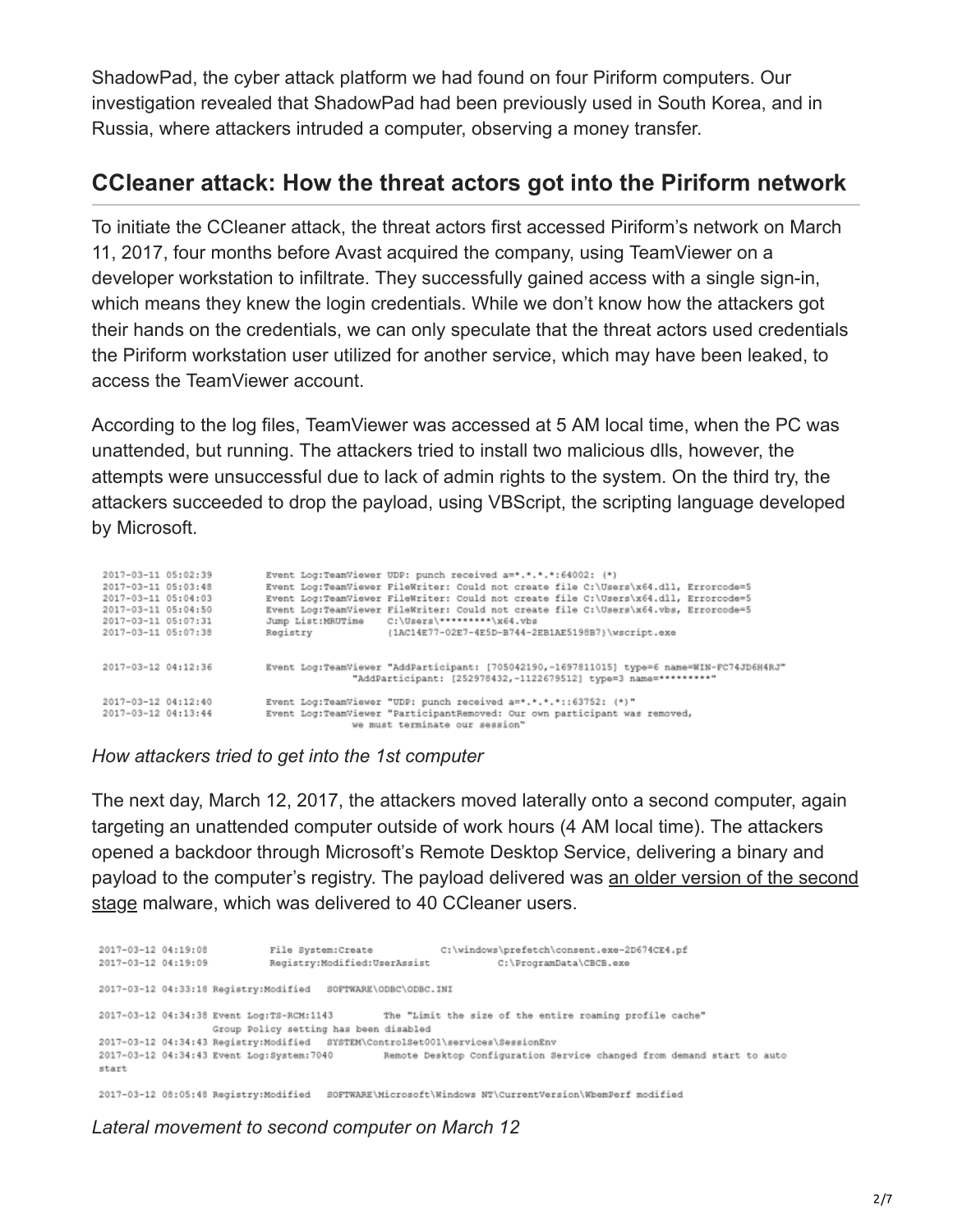Two days later, the attackers went back to the first computer, also infecting it with the older version of the second stage malware.

```
2017-03-14 01:25:50 File System; Create C:\windows\system32\TSMSISrv.dll
2017-03-14 01:26:00 Registry:Modified SOFTWARE\ODBC\ODBC.INI
                                                                                 The
2017-03-14 01:30:00 Registry:Modified SYSTEM\ControlSet001\services\SessionEnv
2017-03-14 01:30:44 Registry:Modified SYSTEM\ControlSet001\services\Schedule
```
*attackers moved back to the first computer, infecting it with older version of the second stage malware*

After several weeks of apparent inactivity, the next stage of the payload was delivered to the first infected computer. We believe that the threat actors prepared the malicious binaries during the period of inactivity. The attackers applied several techniques to infiltrate other computers in the internal network, including using passwords gathered by the keylogger, and logging in with administrative privileges through the Windows Remote Desktop application. The payload delivered was the infamous ShadowPad, which we believe was intended as the third stage of the CCleaner attack. It was delivered as a mscoree.dll library to four computers in the Piriform network, including a build server, masking as a .NET runtime library to go unnoticed. This library, which was stored on the disk, had a time stamp on it, revealing that the version of ShadowPad we found was compiled on April 4, 2017. This was just eight days before it was installed on the Piriform computers, meaning it was customized for the attack, which we also described in earlier blog posts in [March](https://blog.avast.com/new-investigations-in-ccleaner-incident-point-to-a-possible-third-stage-that-had-keylogger-capacities) and [September](https://blog.avast.com/additional-information-regarding-the-recent-ccleaner-apt-security-incident).

The attackers were in the Piriform network five months before they snuck the malicious payload into the CCleaner build. Avast acquired Piriform on July 18, 2017 and the first CCleaner build with the malicious payload appeared on August 2, 2017. It's interesting it took them so long before they initiated their attack on CCleaner users.

## **ShadowPad active in South Korea and Russia**

After analyzing the ShadowPad executable from the Piriform network, we looked for similar files on VirusTotal. We found two samples, one that appeared in South Korea and the other in Russia.

The sample that was uploaded to VirusTotal from South Korea was uploaded on December 27, 2017. It was created to communicate with CnC servers hosted by Konkuk University in South Korea, probably on a hacked PC. Based on how the sample was uploaded and the information included, we think a user uploaded it to VirusTotal, rather than a security company.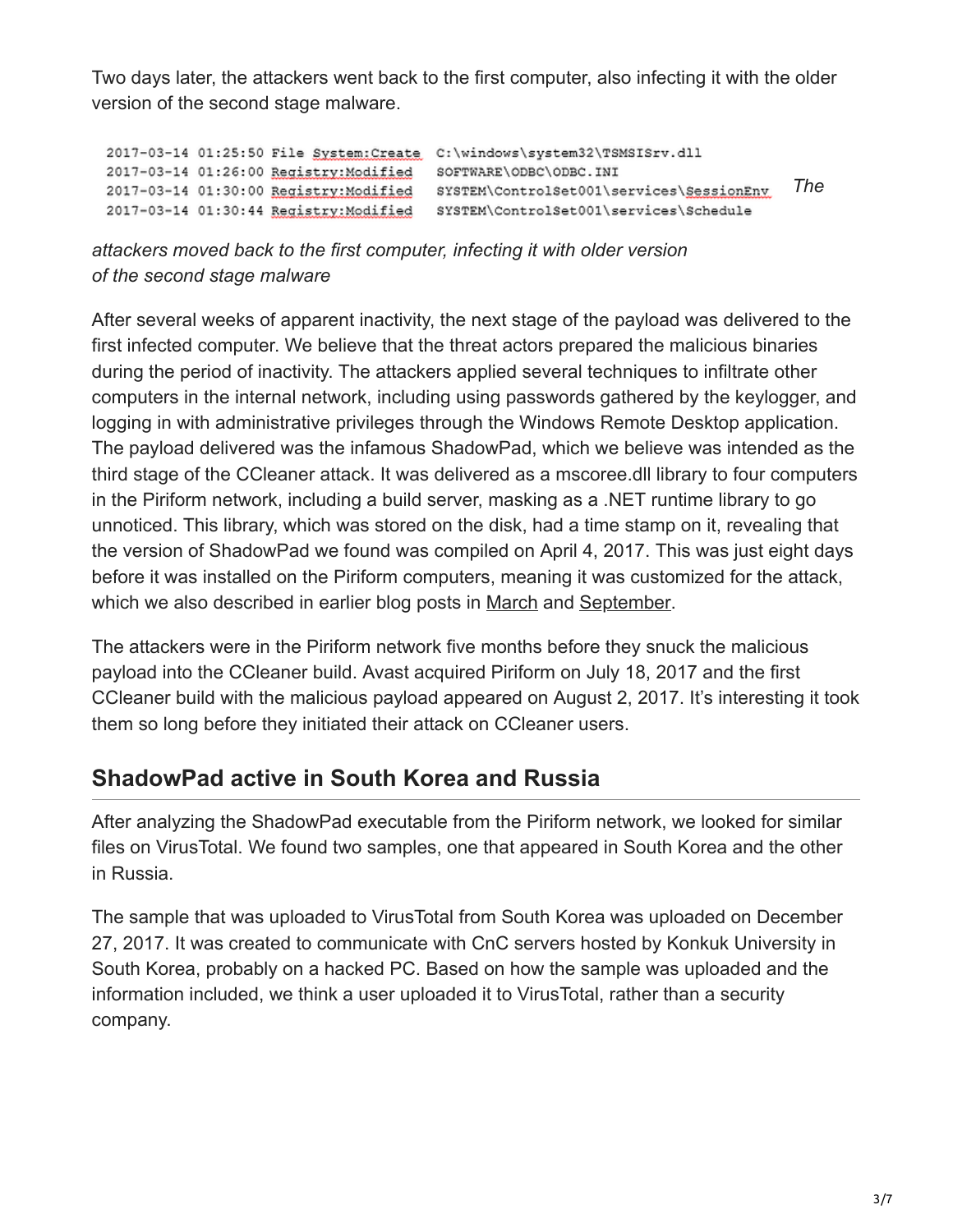### @117.16.142.35

| Country                         | Korea, Republic of              |
|---------------------------------|---------------------------------|
| Organization                    | <b>Konkuk University</b>        |
| <b>ISP</b>                      | <b>Korean Education Network</b> |
| <b>Last Update</b>              | 2017-12-22T11:28:52.967857      |
| <b>ASN</b>                      | AS9459                          |
| ____<br>the control of the con- |                                 |

#### **ER** Ports



#### $\equiv$  Services



|                                                           |  |  |  |  |  |  |  |  | !                 |
|-----------------------------------------------------------|--|--|--|--|--|--|--|--|-------------------|
| 00000090: 43 50 3A 2F 2F 31 31 37 2E 31 36 2E 31 34 32 2E |  |  |  |  |  |  |  |  | [CF://117.16.142. |
| 00000000: 33 35 38 34 34 33 00 00100 54 43 50 38 2F 2F 31 |  |  |  |  |  |  |  |  | 35:443TCP://1     |
| 00000080: 31 37 2E 31 36 2E 31 34 32 2E 33 35 3A 35 39 33 |  |  |  |  |  |  |  |  | 17.16.142.35:593  |
| 000000C0: 38 00 00 00 55 44 50 3A12F 2F 31 31 37 2E 31 36 |  |  |  |  |  |  |  |  | $18UP$ P://117.16 |
| 00000000: 2E 31 34 32 2E 33 35 3A138 30 00 00 00 55 44 50 |  |  |  |  |  |  |  |  | .142.35:80UDP     |
| 000000E0: 3A 2F 2F 31 31 37 2E 31 36 2E 31 34 32 2E 33 35 |  |  |  |  |  |  |  |  | ://117.16.142.35  |
| 000000F0: 3A 35 32 32 32 00 00 00 48 54 54 50 0A 0A 0A 0A |  |  |  |  |  |  |  |  | :5222HTTP         |
| 00000100: 0A 00 00 00 48 54 54 50 0A 0A 0A 0A 0A 00 00 00 |  |  |  |  |  |  |  |  | $\ldots$ . HTTP   |
| 00000110: 48 54 54 50 00 00 00 00 00 00 00 00 48 54 54 50 |  |  |  |  |  |  |  |  | HTTPHTTP          |
| 88888128: 8A 8A 8A 8A 8A 88                               |  |  |  |  |  |  |  |  |                   |
|                                                           |  |  |  |  |  |  |  |  |                   |

*left: decrypted configuration of the virus showing the IP address used in the attack; image credit: Avast*

*right: Images from Internet search engine Shodan.io, showing the services available on the CnC server's IP address; image credit: Shodan*

The second ShadowPad executable we found on VirusTotal targeted a computer in Russia that was operated by an organization involved with the distribution of public budgets. One submission was uploaded with a file name and the second submission was uploaded to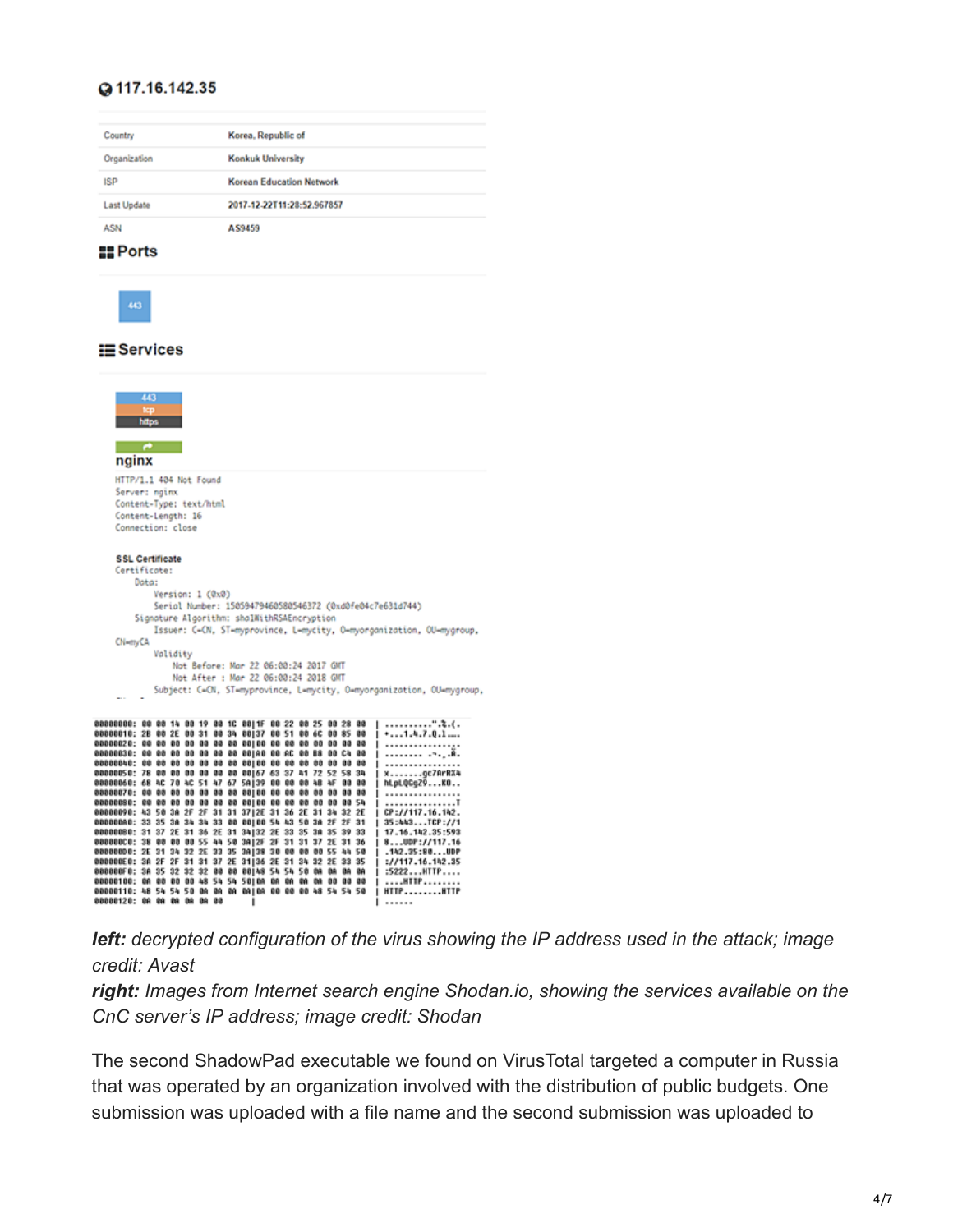VirusTotal from China. The first file was submitted on November 3, 2017, and the second three days later on November 6, 2017.

In the second submission, we found a 7ZIP file that contained further files, including the previous submission, along with an encrypted log from the keylogger module. We decrypted the log file and found keypresses in various processes, such as from Microsoft Word, Firefox, Windows Explorer, and КриптоПро CSP (CryptoPro CSP). The most interesting were logs from Firefox, where the user completed financial transactions. We also found a contract, which is also public record, and names of employees involved in these processes.

An interesting takeaway from the analysis of the ShadowPad version from Russia was that ShadowPad hasn't always been modular. In the version from Russia, all modules were bundled in one executable, rather than separately stored in the Windows registry, as was the case with the version used for the Piriform attack. The bundled version gave us insights into a more thorough range of modules the attackers programmed. The attackers didn't even bother to download some of them to the Piriform network; only three of the plugins that were used in the attack in Russia were also used for the Piriform attack.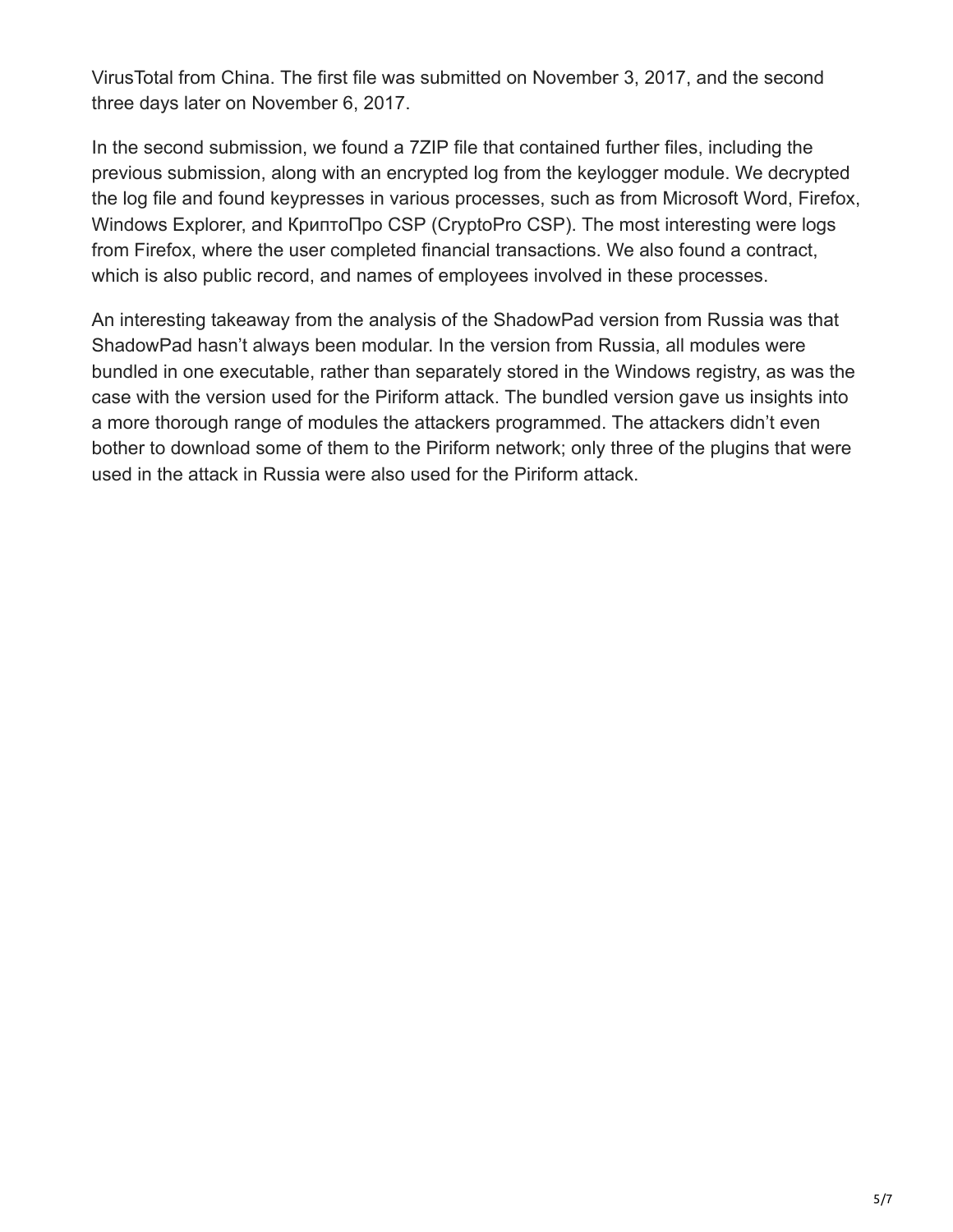```
v1 = decrypt_string(8, "DISK", &out);
pluginfo(&al->disk, vl->pwchar4, disk_init, disk_1_api, return_zero);
qstr::dtor(&out);
(al->disk.init)(&fncs);<br>v2 = decrypt_string(8, "DISK", &out);
pluginfo(&al->disk_2, v2->pwchar4, disk_2_init, disk_2_api, return_zero);
qstr::dtor(&out);
(al->disk_2.init)(&fncs);<br>v3 = decrypt_string(13, "KeyLogger", &out);<br>pluginfo(&al->keylogger, v3->pwchar4, keylogger_init, keylogger_api, keylogger_dtor);<br>ostr::dtor(&out);
qstr::dtor(&out);
(al->keylogger.init)(&fncs);
v4 = decrypt_string(11, "Nethood", &out);<br>pluginfo(&al->nethood, v4->pwchar4, Nethood_init, Nethood_api, return_zero);
qstr::dtor(&out);
(al->nethood.init)(&fncs);
v5 = decrypt_string(11, "Netstat", &out);<br>pluginfo(&al->netstat, v5->pwchar4, Netstat_init, Netstat_api, return_zero);
qstr::dtor(&out);
(al->netstat.init)(&fncs);
v6 = decrypt_string(10, "Option", &out);pluginfo(&al->option, v6->pwchar4, Option_init, Option_api, return_zero);
qstr::dtor(&out);
(al->option.init)(&fncs);
v7 = \text{decrypt}-string(11, "PortMap", &out);
pluginfo(&al->portmap, v7->pwchar4, PortMap_init, PortMap_api, return_zero);
qstr::dtor(&out);
(al ->portmap.init)(&fncs);
v8 = decrypt_string(11, "Process", &out);<br>pluginfo(&al->process, v8->pwchar4, Process_init, Process_api, return_zero);
qstr::dtor(&out);
(al->process.init)(&fncs);
v9 = decrypt_string(11, "Regedit", &out);
pluginfo(&al->regedit, v9->pwchar4, Regedit_init, Regedit_api, return_zero);
qstr::dtor(&out);
(al->regedit.init)(&fncs);
v10 = decrypt_string(10, "Screen", & out);pluginfo(&al->screen, v10->pwchar4, Screen_init, Screen_api, Screen_dtor);
qstr::dtor(&out);
(al->screen.init)(&fncs);<br>v11 = decrypt_string(11, "Service", &out);
pluginfo(&al->service, vll->pwchar4, Service_init, Service_api, return_zero);
gstr::dtor(&out);
(al-> service.int)(&fncs);v12 = decrypt\_string(9, "Shell", & out);pluginfo(&al->shell, v12->pwchar4, Shell_init, Shell_api, return_zero);
qstr::dtor(&out);
(al->shell.init)(&fncs);<br>v13 = decrypt_string(7, "SQL", &out);
pluginfo(&al->sql, v13->pwchar4, SQL_init, SQL_api, return_zero);
qstr::dtor(&out);
(al->sql.int)(&fncs);v14 = decrypt_string(10, "Telnet", South);pluginfo(&al->telnet, v14->pwchar4, Telnet_init, Telnet_api, return_zero);
qstr::dtor(&out);
(al->telnet.init)(&fncs);
v15 = CreateEventW(0, 1, 0, 0);al->handle = v15;
if ( !v15 )
  return GetLastError();
v17 = new\_plugin\_record();
return spawn_thread(v17, &a1->handle_2, "PP", &loc_100071A3, a1);
ShadowPad modules used in the Russian attack
```
The oldest malicious executable used in the Russian attack was built in 2014, which means the group behind it might have been spying for years. The specific payment information we found traced by the key logger is public record, however it is likely that the attackers also accessed sensitive information.